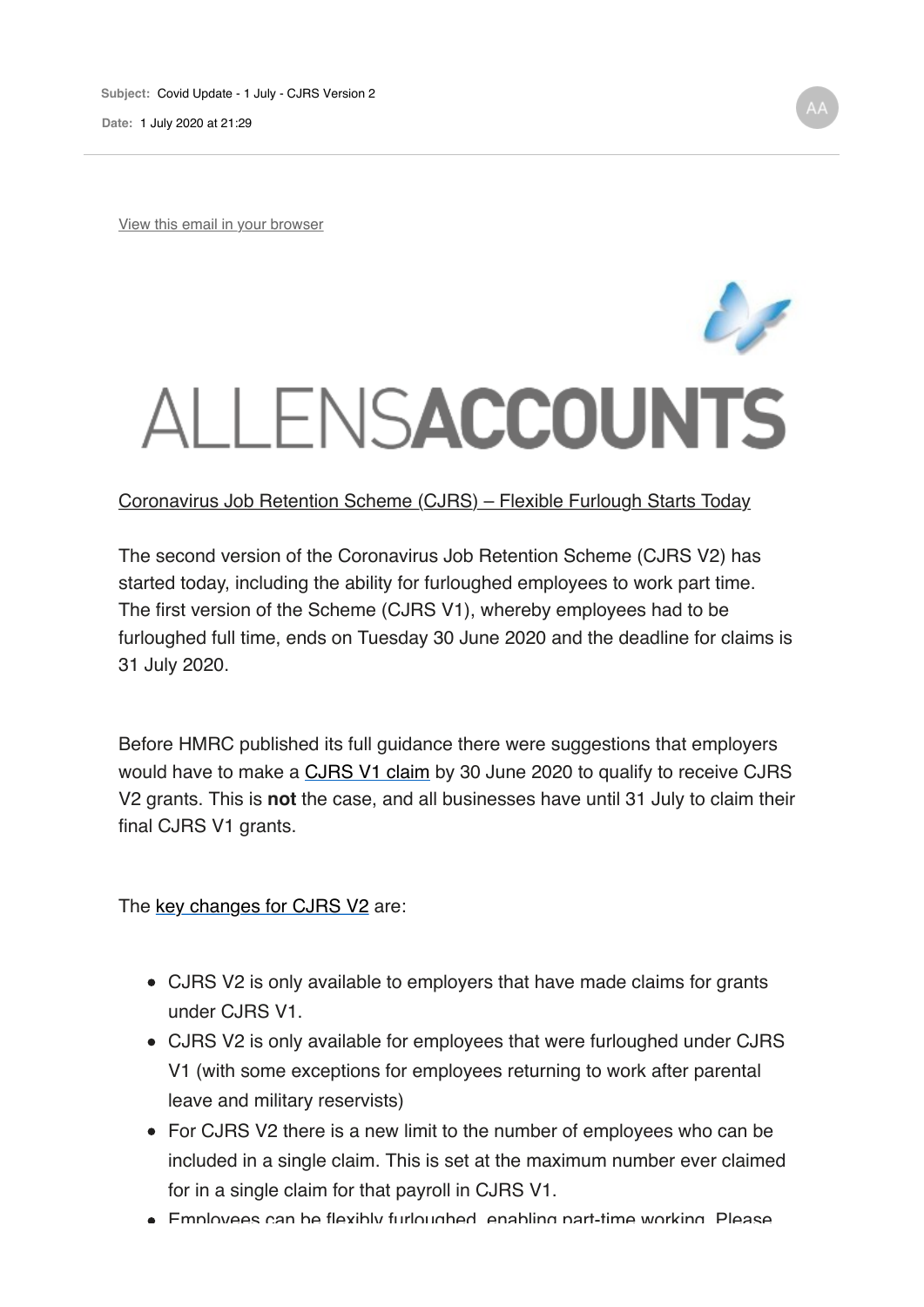- Employees can be flexibly furloughed, enabling part-time working. Please see our briefing from 16 June 2020 for more details.
- **There is no minimum furlough period.**
- **Furlough claims must contain details of 'usual hours' and actual hours worked. Furloughed hours is the difference between these.** Unfortunately HMRC has not yet responded to requests from the ICAEW for clarification of how 'usual hours' should be calculated.
- **Each claim made by an employer must be for a week or more unless the claims for an 'orphan period' at the beginning or end of a month**.
- **No claim period can extend across a calendar month end** which in some cases will mean that pay periods will have to be split with separate claims for different parts of the pay period.
- CJRS V2 ends on 31 October 2020 and the final date for submitting claims is expected to be 30 November 2020.

On 25 June, the Chancellor made a further Treasury Direction under Sections 71 and 76 of the Coronavirus Act 2020 to give effect to the extension to the scheme to 31 October and the changes to the terms of the scheme.

## How Do I Calculate 'usual hours' for Flexible Furlough Claims?

There are two different calculations that employers can use to work out their employees' usual hours, depending on whether they work fixed or variable hours.

**Where the employee's working hours are fixed, or their pay does not vary with the number of hours worked, the reference period for calculating their hours is the hours they were contracted for at the end of the last pay period ending on or before 19 March 2020.**

Where an employee works variable hours, employers will use the higher of:

- 1. the average number of hours worked in the tax year 2019 to 2020; and
- 2. the corresponding calendar period in the tax year 2019 to 2020.

HMRC has produced a number of worked examples, which unfortunately are not as simple as any of us would like.